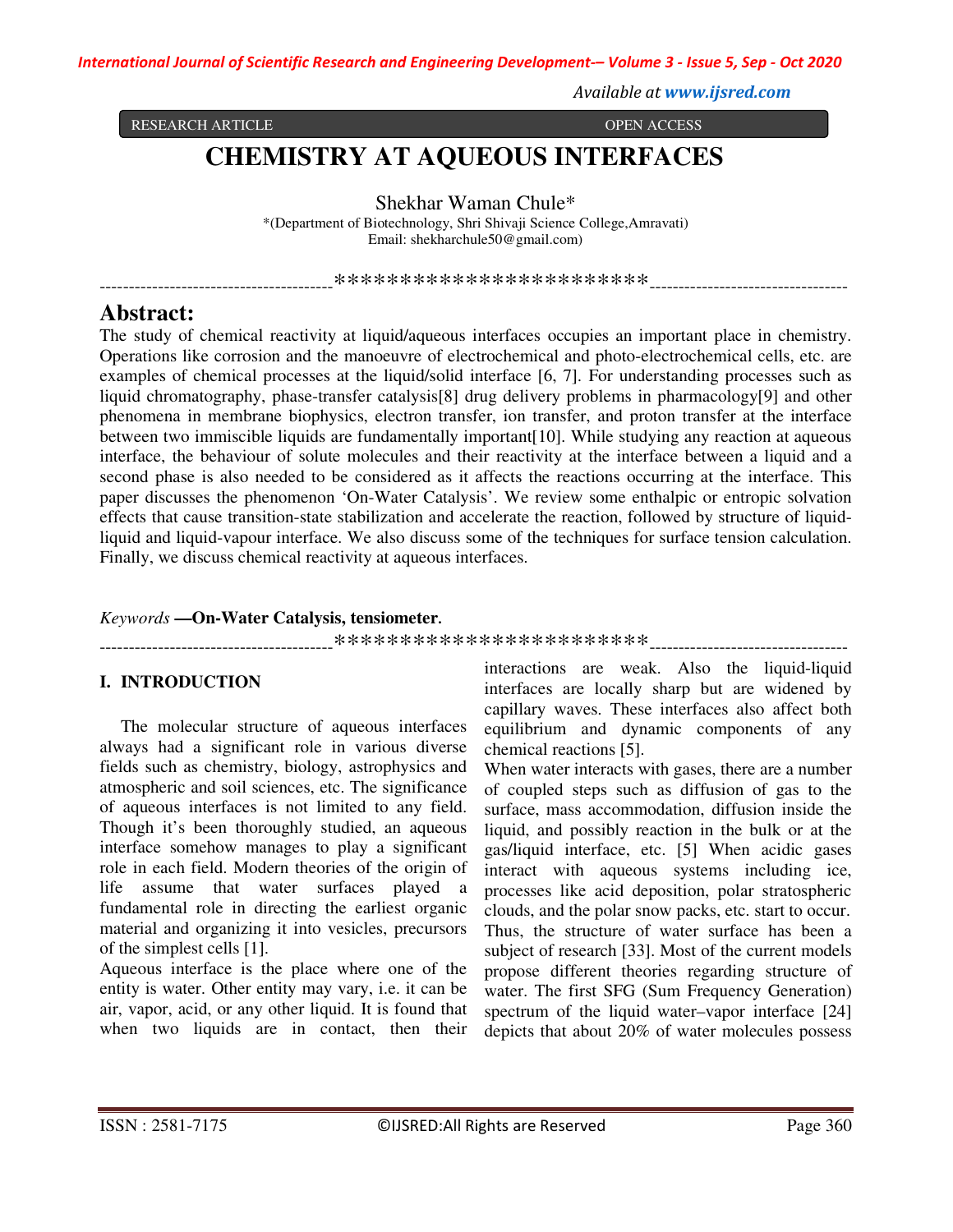a dangling bond i.e. free OH bonds, which are projected into vapor phase. More recent studies have also supported the fact of a 2D H-bond network at water surface (the 'water skin') where OH bonds oscillate around a plane parallel to the instantaneous surface [34]. Figure 1 shows a schematic view of the water with a typical density profile from classical molecular dynamics simulations.



Fig. 1 Schematic structure of the water surface.

1.a | A water surface having free OH groups pointing towards the air/vapor layer [24-29].

1.b | Density profile of water at the air–water interface from moleculardynamics simulations[23,30-32]. The vertical dashed line indicates the Gibbs dividing surface (GDS), which corresponds to a water density which is half of the density.

These aqueous interfaces accelerates many chemical and photochemical reactions as compared to other interfaces like gas phase or bulk water. This phenomenon is now labelled as 'On-Water' Catalysis [1]. The term 'On-Water' refers to processes occurring at or near aqueous interfaces.

## *A. On-Water Catalysis:*

When liquid water is used as a solvent, it offers great economic and environmental paybacks to chemical industry due to its inexpensive, nontoxic, and non-flammable nature [35].

Reactions taking place on water are specifically a bunch of organic reactions taking place as an suspension in water and possess an unusual reaction rate acceleration as compared to

the same reaction in an organic solvent or any reaction with dry solvent.

The structure of interfacial water has been studied extensively, by experiment [36-44] and theory [45- 56]. All of these studies consistently observe dangling (or free) OH bonds at the surface of liquid water, which overhangs out of water phase. It shows that an increased reactivity of the water surface can facilitate heterogeneous catalysis [57, 58].

Below is a figure showing interaction between oil and water molecules.



Fig. 2 Mechanism of 'On-Water Catalysis' at oil-water interface.

## **II.INTERFACIAL REACTION KINETICS**

The term 'On-Water Catalysis' generally describes the observed rate enhancement of many chemical reactions at aqueous interfaces. The rate enhancement at aqueous interface can be described by adsorption, which is a non-catalytic reaction that couples interface and bulk reactions [13]. But interfacial effects other than accumulations of the reactants can lower the activation barriers thus promoting the reaction. We present below some basic theories of interface catalysis. Several enthalpic or entropic solvation effects may cause transition-state stabilization and reaction acceleration.

We discuss some of the major effects below.

*A. Hydrogen bonding*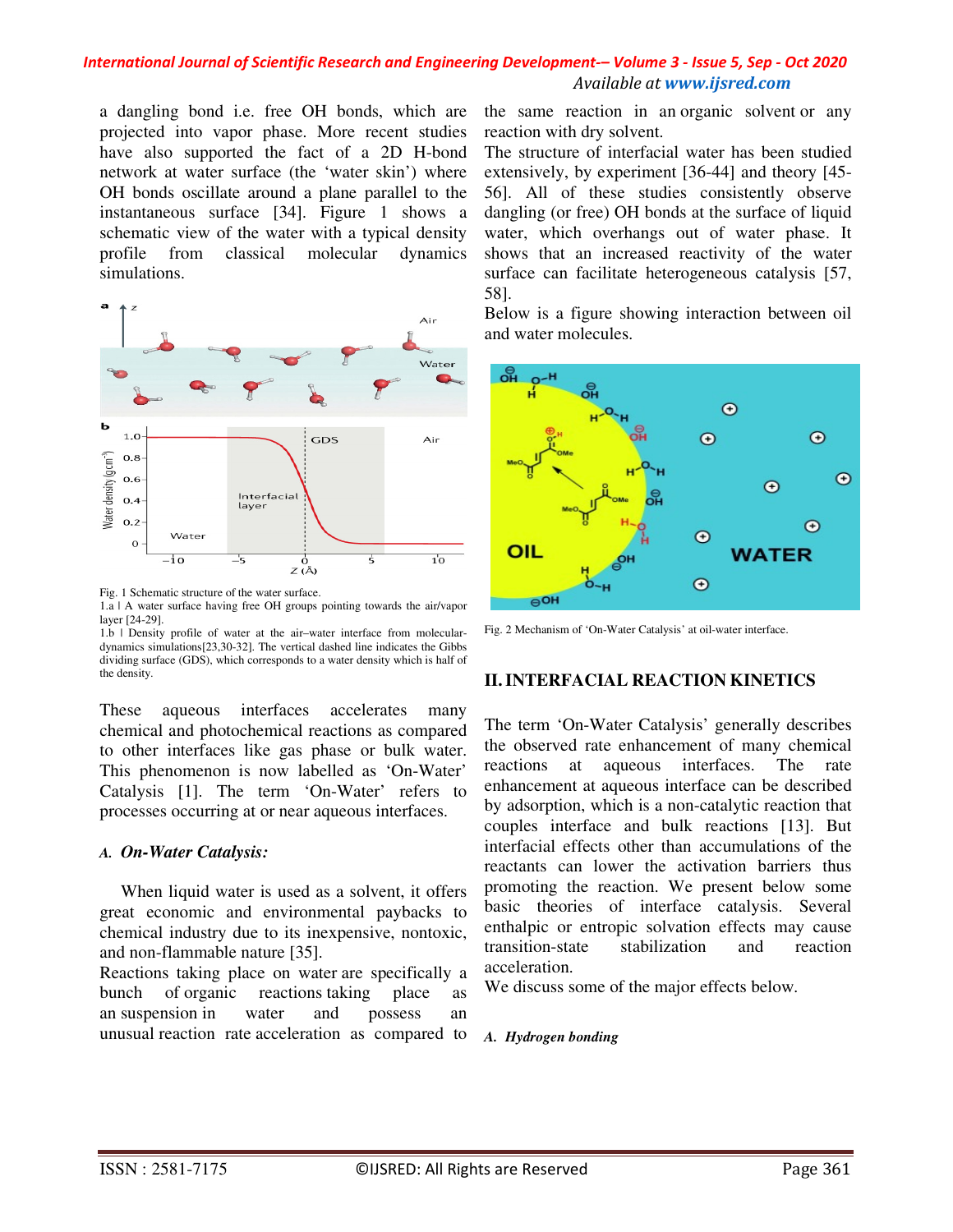Dangling OH groups at water surface need to be at the origin of 'On-Water' catalysis for some processes [11, 18]. These OH groups form hydrogen-bonds with the chemical system along the reaction path. Catalysis would occur only when hydrogen bonds to the transition state become stronger than hydrogen bonds to the reactants. Although the bulk water molecules around hydrophobic groups must first be reorganized before the OH groups become available for catalysis, it is not necessary at the interface thus it results in a lower activation barrier and faster processes. Calculations for the cycloaddition reaction of quadricyclane with dimethyl azodicarboxylate, the number of hydrogen bonds with the dangling OH groups is higher for the transition states than for the reactants.

## *B. Acid–base catalysis*

Interfacial liquid can also have acid–base properties that can majorly influence and drive the process of catalysis. In the study of oligomerization of isoprene, during the electrospray-massspectrometry experiments [12], we found that surficial water is super acidic, even for mildly acidic water solutions. Similarly, acid–base chemistry is responsible for On-Water catalysis, which would have strong interface affinity of the hydroxide ion implied by some experiments from the same group [14].

## *C. Electrostatic fields*

Electric fields can drive chemical processes through alteration of their rates or selectivities, according to Diels–Alder reactions [19-21]. Within the crude approximation of dielectric models, the electric field generated by dielectric response of the

solvent to the charge distribution of the solute, interacts with the solute, it then stabilizes the whole system. Moreover, processes having increasing polarity (charge separation) along the reaction path will be preferred more in bulk water than that of gas phase. At the interface, as polarity and its contributions to the solvations are less clearly defined, things are far more complicated. It appears sometimes difficult to establish general and qualitative rules for electrostatic-field effects on interfacial-reaction thermodynamics.

## *D. Reactivity indices*

Both the frontier orbitals HOMO (Highest Occupied Molecular Orbital) and LUMO (Lowest Unoccupied Molecular Orbital), as well as other reactivity indices in density functional theory [22] such as chemical potential, hardness and electrophilicity, etc. interpret or predict the doom of chemical reactions. These indices are particularly sensitive to the interface electrostatic potential, which can have larger effects than the potential in bulk water [15-17]. These reactivity indices are highly correlate to the relative orientation of reactant molecules to the interface plane, which gives particular importance to the presence of proton donor or acceptor groups, as illustrated in figure shown below. A good example is the case of the reaction of  $H_2CO$  (a proton acceptor) with  $HO_2$ (a proton donor involving a proton-coupled electron transfer [17]. The electron transfer is ideal at the interface with respect to both gas phase and bulk water as the HOMO- $(HO<sub>2</sub>)$ –LUMO- $(H<sub>2</sub>CO)$  energy gap decreases under the local interface electrostatic potential which is generated by the hydrogenbonded water molecules.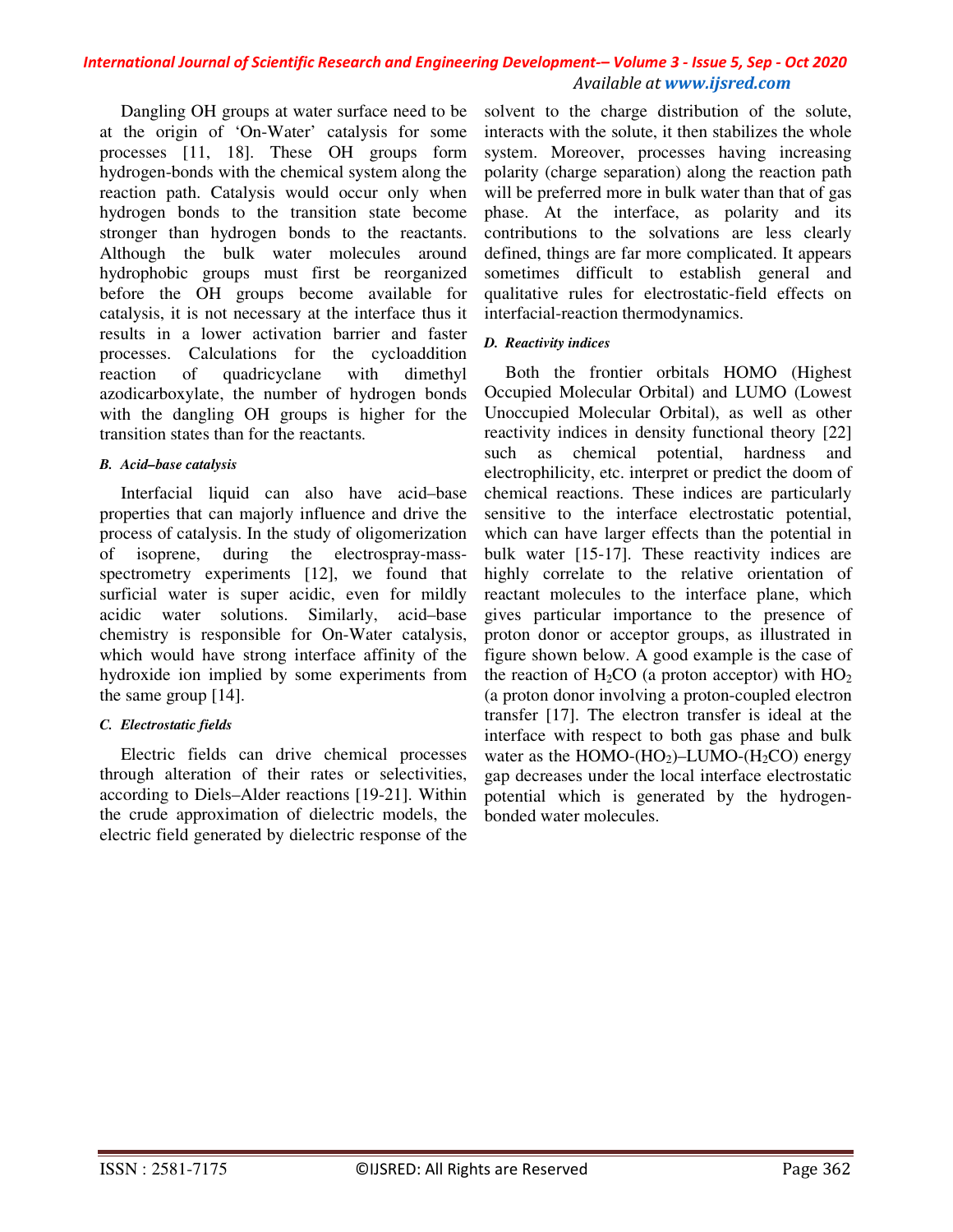

Fig. 3 Reactant molecular orbitals HOMO and LUMO at air/vapour interface.

#### *E. Page Layout*

Your paper must use a page size corresponding to A4 whichis 210mm (8.27") wide and 297mm (11.69") long. The marginsmust be set as follows:

- 
- Top = 19mm  $(0.75")$
- Bottom =  $43$ mm  $(1.69")$
- Left =  $Right = 14.32$ mm  $(0.56")$

Your paper must be in two column format with a space of 4.22mm (0.17") between columns.

## **III. STRUCTURE OF INTERFACES**

#### *A. Liquid-vapor/air interface*

It is known that the water molecules at the liquid-vapor interface are not oriented randomly. The direction of dipole moments of the water molecules is observable and further we can the directions of O-H bonds at the interface. On the vapor side of the interface, one O-H bond points toward the vapor and the other is directed into the liquid, whereas on the liquid side, Omostly oriented parallel to the interface and point towards the liquid [59-61]. The average number of hydrogen-bonded neighbours per water molecule exampled and 297mm<br>air/vapour-water<br>responding to<br>and 297mm<br>in a complement of the set of the water<br>and analyse in<br>the cellus at the water is<br>of the water live can analyse in<br>expected into the planet of the D-H bonds are<br>a r paper must use a page size corresponding to<br>whichis 210mm (8.27") wide and 297mm<br>") long. The marginsmust be set as follows:<br>op = 19mm (0.75")<br>ottom = 43mm (1.69")<br>eft = Right = 14.32mm (0.56")<br>r paper must be in two co h of O-H bonds at the interface. On the<br>of the interface, one O-H bond points<br>vapor and the other is directed into the<br>reas on the liquid side, O-H bonds are

interfacial region.

The liquid-vapor interface is distinct at molecular scale. Deviations from random orientation of water molecules are observed near the surface. These deviations can persist for at least  $5 \Box$  from the equimolar surface into the liquid vapor interface is distinct at molecular<br>ations from random orientation of water<br>are observed near the surface. These<br>can persist for at least  $5 \Box$  from the





#### *B. Liquid-liquid interface*

**EXEREM (SEE ALT ASSOCIATE ACT AND A SEE ALT AND A SEE ALT AND A SEE ALT AND A SEE ALT AND A SEE ALT AND A SEE ALT AND A SEE ALT AND A SEE ALT AND A SEE ALT AND A SEE ALT AND A SEE ALT AND A SEE ALT AND A SEE ALT AND A SE** Several computer simulations on liquid-liquid interfaces/systems have been performed in recent years such as- water-benzene [62], water-dodecane [64] and water-hexane [63, 64] interfaces. The most complete study published to date involved the water-1, 2 dichloroethane (DCE) interface [65] depicting electron transfer reactions at liquid surfaces. Precisely, how the molecules of one liquid penetrate into the other, also orientational and conformational preferences of liquid at equilibrium with water in the interface facial region are of interest [2]. The density profiles of the two liquids limitedly overlap each other's, as these liquids are immiscible. The interfacial dipoles lie mostly parallel pointing towards the liquid. One of the hydrogen atoms of the interfacial water molecules be likely to be away from the aqueous phase. When compared with the bulk liquid, the number of hydrogen bonds per water molecule decreases at the interface but their strength, on average, increases i.e. both are inversely proportional. These results put [64] and water-hexane [63, 64] interfaces. The most complete study published to date involved the water-1, 2 dichloroethane (DCE) interface [65] depicting electron transfer reactions at liquid surfaces. Precisely, how the with water in the interface facial region are<br>interest [2]. The density profiles of the two liqu<br>limitedly overlap each other's, as these liquids<br>immiscible. The interfacial dipoles lie mos<br>parallel pointing towards the li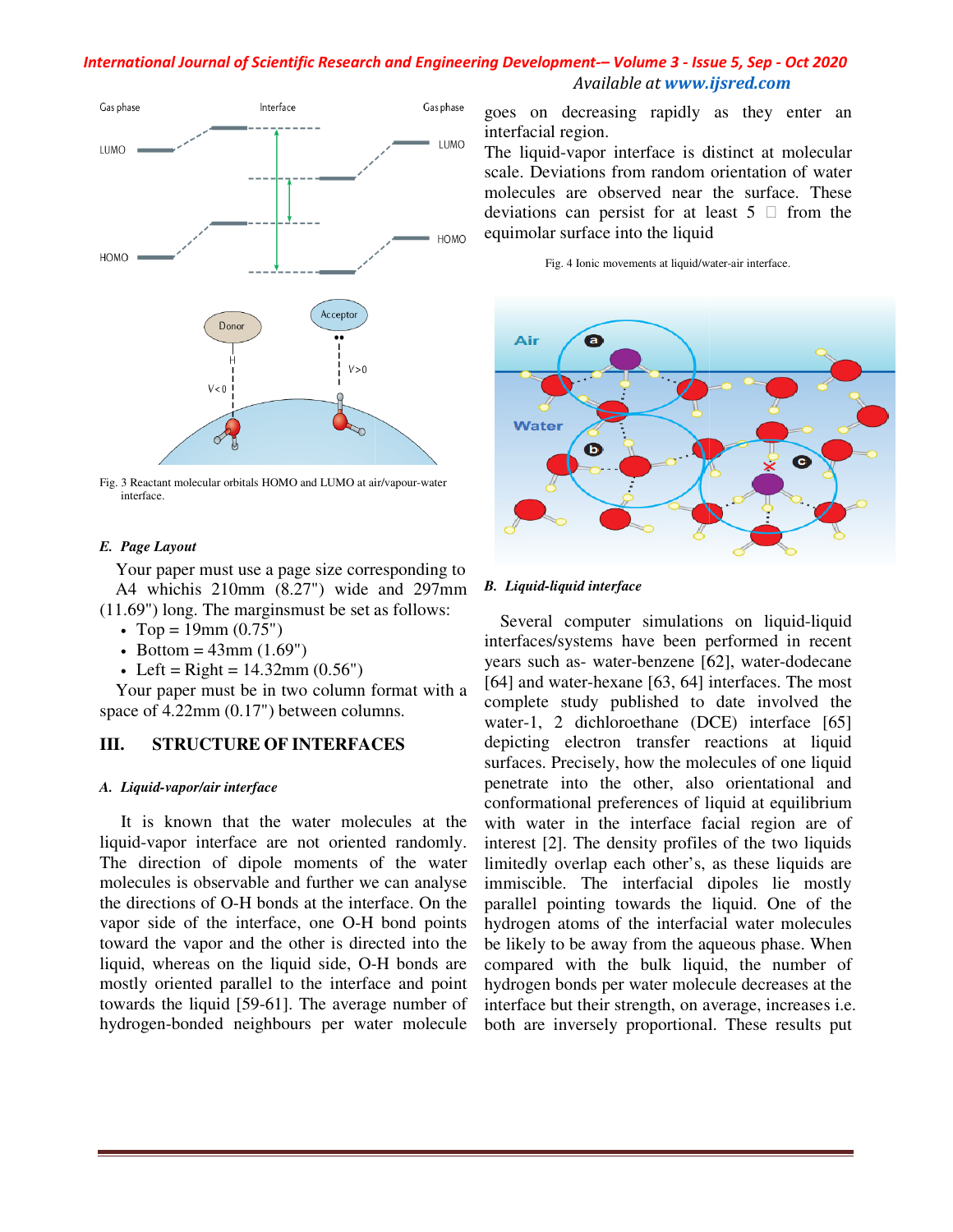forth the fact that the interactions between the two liquids in contact are weak than water-water interactions. They also imply that there is no substantial mixing between the components at interfacial region. It is observed that the interfacial interactions between water and liquids of essentially hydrophobic molecules are weak. there is no<br>between the components at<br>is observed that the interfacial



## **IV. SURFACE TENSION AND SURFACE POTENTIAL**

#### *A. Surface Tension*

It is defined as the amount of work done per unit area, required to increase the interface at constant temperature and volume [10]. For amphiphilic species extended on an aqueous interface, this is usually termed as surface pressure, x, which is the difference between surface tension at a given surface coverage of surfactant and the surface tension of the pure water liquid-vapor interface,

#### $x = 'yo - y$ .

Below are some of the methods for calculating surface tension:

#### *1) Wilhelmy Plate method*

In this method, a thin plate is oriented perpendicular to the interface (either liquid/liquid or liquid/vapor), and the force exerted on it is measured. The Wilhelmy plate's size is an order of a few square centimeters in area. The plate is made

further be roughened to ensure complete wetting of the plate. The result of experiment doesn't depend upon the material used, only required is that the material should be wetted completely by the liquid. The plate is then cleaned thoroughly and attached to a balance having a thin metal wire. The force on the plate due to wetting is measured using a tensiometer or microbalance with a specific equation [5]. Below is a figure showing the plate from filter paper, glass or platinum which may The result of experiment doesn't depend<br>material used, only required is that the<br>should be wetted completely by the<br>ne plate is then cleaned thoroughly and<br>to a balance having a thin metal wire. The<br>the plate due to wettin



with respective parameters.

Figure7. Wilhelmy Plate; where,

F- force acting on plate

w- width of plate d- thickness of plate

θ- contact angle between the liquid phase and the plate.

When conducting actual experiments, contact angle is rarely measured, instead either literature values are used, or complete wetting is assumed. In this method, bubble pressure tensiometer<br>
In this method, bubble pressure tensiometer<br>
In this method, bubble pressure tensiometer

## *2) Bubble Pressure method*

is used which produces gas bubbles (ex. air) at constant rate and blows them through a capillary which is submerged in the sample liquid whose radius is already known.

The pressure (*P*) inside of gas bubble goes on increasing and the maximum value is recorded when bubble has the completely hemispherical shape having radius exactly equivalent to capillary radius. is used which produces gas bubbles (ex. air)<br>constant rate and blows them through a capilla<br>which is submerged in the sample liquid who<br>radius is already known.<br>The pressure  $(P)$  inside of gas bubble goes<br>increasing and t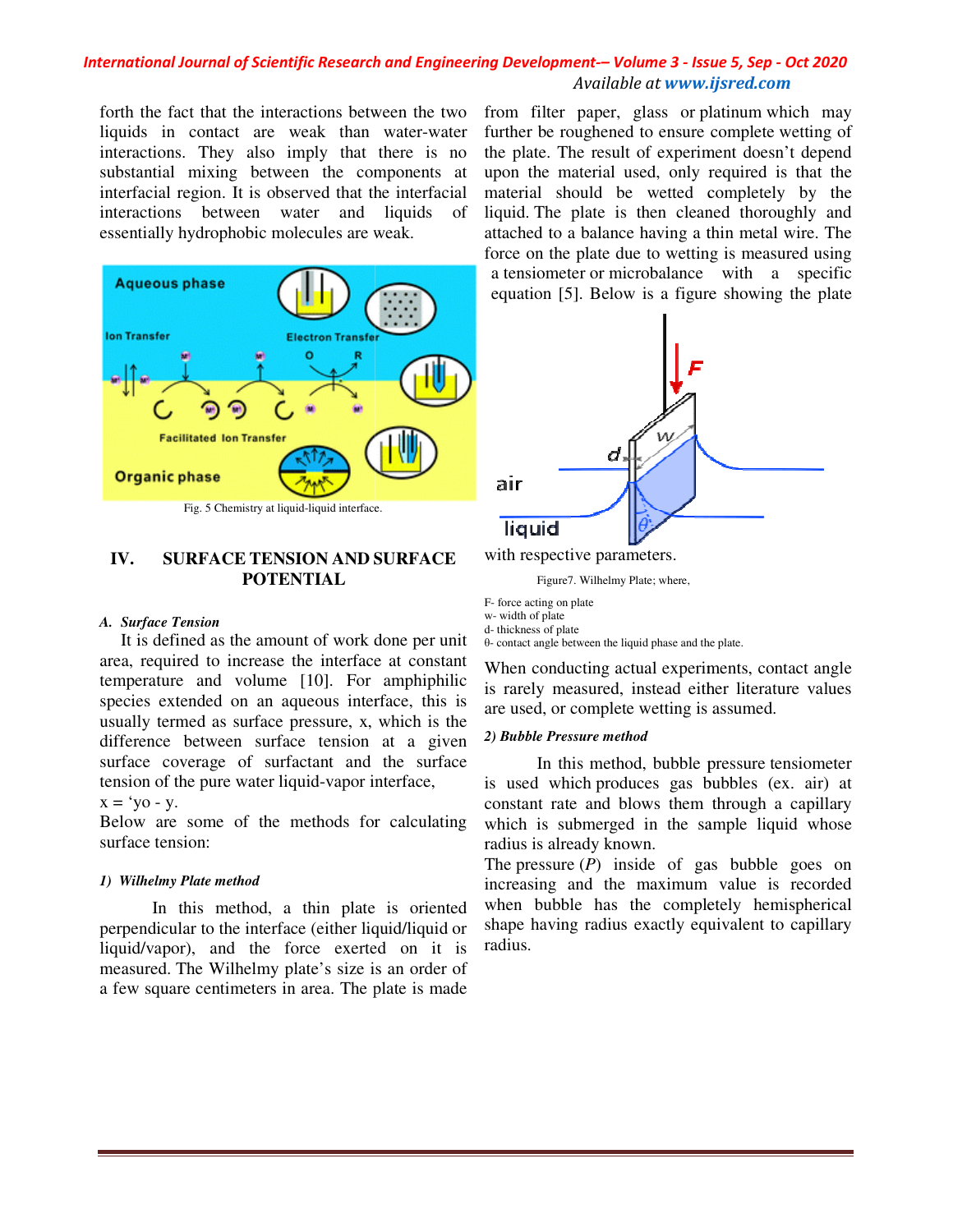

Fig. 8Time vs. Pressure inside of gas bubble.

#### *3) Spinning drop method*

In this method, measurements are carried out in a rotating horizontal tube containing a dense fluid. Then a drop of a less dense liquid or a gas bubble is placed inside the fluid. As the horizontal tube rotates horizontally, a centrifugal force towards the tube walls, the liquid drop will deform into an elongated shape. When the interfacial tension and centrifugal forces are balanced, this elongation of drop stops. The surface tension between the two liquids can then be derived from the drop shape at this equilibrium point used for such measurements is called a 'spinning drop tensiometer'. Example 18. Pressure inside of gas bubble.<br>
The medid that all the containing a dense fluid.<br>
In a less dense liquid or a gas bubble is<br>
the fluid. As the horizontal tube<br>
ally, a centrifugal force is generated<br>
ally, a c stops. The surface tension<br>ds can then be derived from<br>equilibrium point. A device

This method is usually preferred for the accurate measurements of surface tensions below  $10^{-2}$  mN/m.



Fig. 9 Horizontal tube with a drop/gas bubble.

#### *4) Capillary Rise method*

A liquid of density ' $ρ$ ' and surface tension ' $σ$ ' rises in a capillary of inner radius 'r' to a height h= $2\sigma cos θ/ρ$ gr,

Where  $\theta$  is the contact angle made by the liquid meniscus with the capillary's surface. The liquid rises due to various forces such as adhesion, cohesion, and surface tension. If adhesive force (liquid-capillary) is more than the cohesive force (liquid-liquid) then liquid rises as in case of water rise in a glass capillary. In this case, the contact angle  $\theta$  is less than 90 degrees and the meniscus is concave. If adhesive force is less than the cohesive force then liquid depresses as in case of mercury in a glass capillary. In this case, the contact angle  $\theta$ is greater than 90 degrees and the meniscus is convex. rises due to various forces such as adhesion, cohesion, and surface tension. If adhesive force (liquid-capillary) is more than the cohesive force (liquid-liquid) then liquid rises as in case of water rise in a glass capil

The formula for capillary rise can be derived by balancing forces on the liquid column. The weight of the liquid ' $\pi r^2$ hpg' is balanced by the upward force due to surface tension '2πrσ than 90 degrees and the meniscus<br>la for capillary rise can be derived<br>orces on the liquid column. The weig<br>id ' $\pi r^2$ hpg' is balanced by the upwa<br>o surface tension ' $2\pi r\sigma cos\theta$ '.



Fig. 10 Capillary rise method for surface tension.

#### *B. Surface Potential*

It is defined as the drop in the electrostatic It is defined as the drop in the electrostatic potential when a test charge is moved from one bulk phase to the other.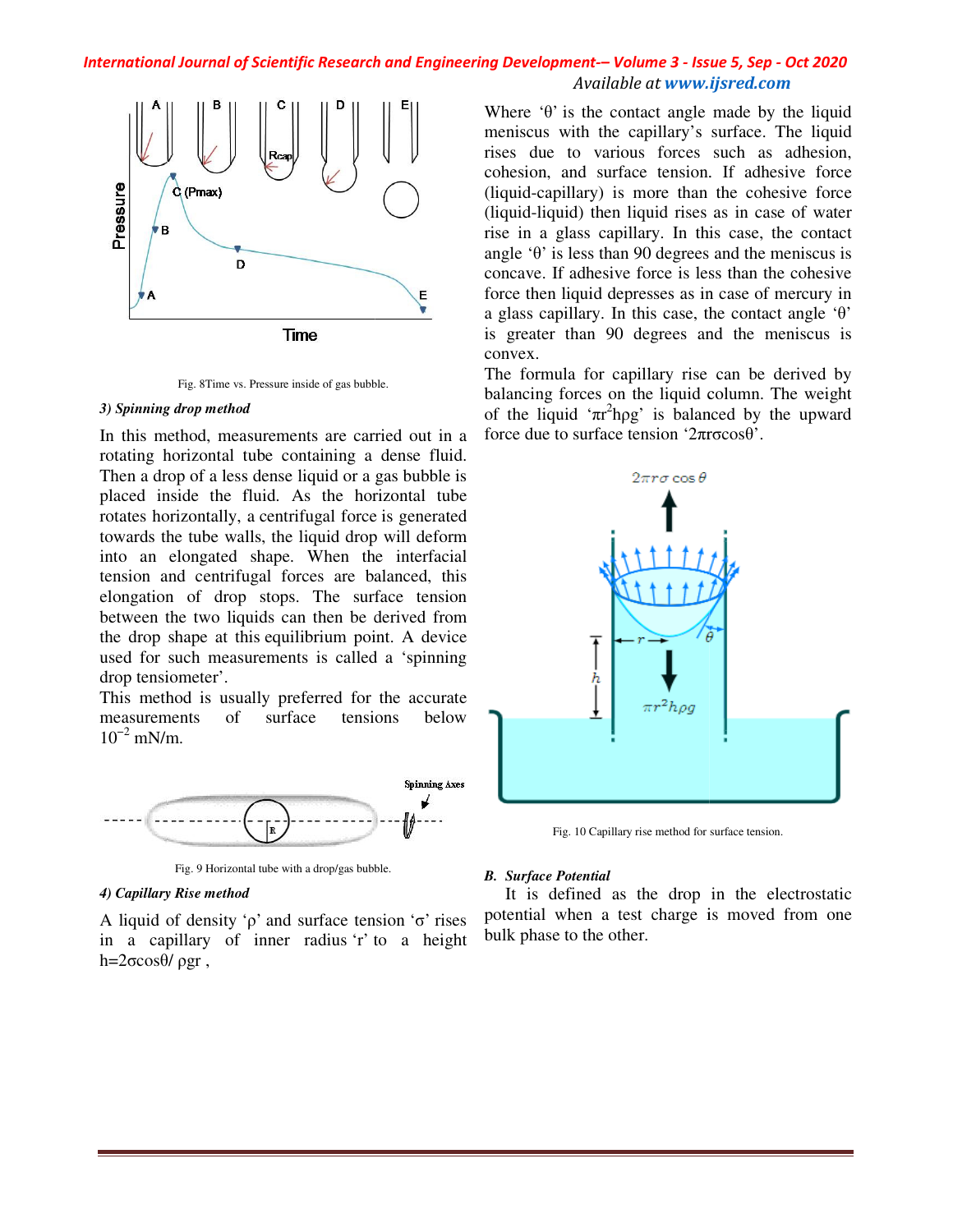

Fig. 6 Surfing of drops on moving liquid–liquid interfaces

## **V. CHEMICAL REACTIONS AT AQUEOUS INTERFACES**

When the reactions occur at any interface, the role of the interfacial structure on the equilibria and rates of chemical reactions are to be majorly considered. When liquid interfacial effects on chemical reaction equilibrium and rate are studied, determination of change in the solvation free energy of the reactants, products, and the transition state, etc. come into picture. The ion-transfer process has solvation of ions at the liquid/liquid interface at its core. A characteristic soft organic-aqueous interface can deeply interpenetrate aqueous and organic phases. Studies going on clearly distinguish the reactions occurring at aqueous interfaces from reactions in bulk water solution. This studies remain largely motivated by concepts indicted in the experiments [67, 68] and by the development of new techniques to investigate reactions at interfaces [66, 69-71].Polar solvents around the charge transfer centres are able to project into other solvent. Aqueous interfaces have also been evoked as possible environments in which prebiotic processes could happen and led to the origin of life.

## **VI. CONCLUSION**

An aqueous interface region is most likely to have some properties, which can be described with the use of bulk liquid concepts, such as effective density and dielectric constant and some without a bulk counterpart, such as surface roughness and microscopic structural constraints, etc. These properties can expressively affect and modify the solvation of molecules, the equilibria and thus the rate of chemical reactions. The free OH-bonds at the water-organic interface majorly affect the energetics of the reaction occurring at interface. It is also noticed that these free O-H bonds imply the stabilization of the transition state as they are less relevant. When the reactants are present over an interface, they do not reduce the free energy barrier of the reaction as compared to the reactants present over "inwater" conditions.

In this paper, we have discussed chemistry at aqueous interfaces, reviewed some techniques for surface tension calculations. We also covered some of the effects of interfacial kinetics followed by structure of liquid-liquid and liquidair/vapor interface. And thus the simulation of chemical reactions taking place at liquid-water interfaces can be considered to be still in its embryonic stage. Thus, future research should be able to explore this nature of aqueous interface a more. It can also clarify which catalytic processes are due to environmental effects and which are caused by other factors, such as the charge separation or gas-phase chemistry in electrospray experiments, or the diffuse interfaces of emulsions, owing to partial solubility in water [5]. Another topic of great interest can be the study of reactions at aqueous interfaces with non-organic solvents, such as ionic liquids or compressed  $CO<sub>2</sub>$ , which can be opted for developing new green synthetic methods [5].

## **REFERENCES**

[1] Molecular reactions at aqueous interfaces.

[2] Viewpoint 9 - Molecular structure of aqueous interfaces

[3] Structure and Chemistry at Aqueous Interfaces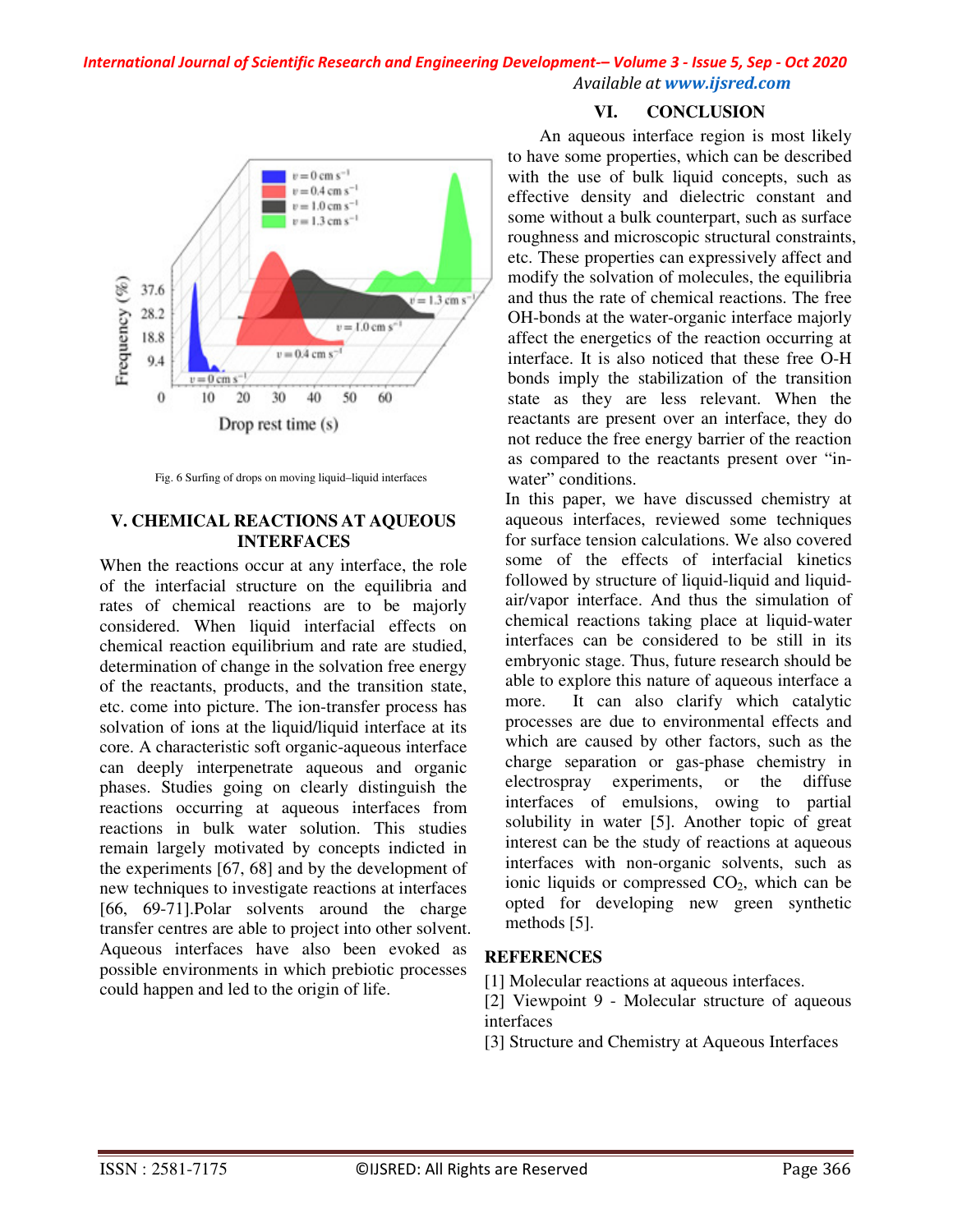[4] STRUCTURE AND PROPERTIES OF SOFT ORGANIC-AQUEOUS INTERFACES.

[5] Chemical Reactions and Solvation at Liquid Interfaces: A Microscopic Perspective

[6] Bockris, J. O'M.; Gonzalez-Martin, A. In Spectroscopic and Diffraction Techniques in Interfacial Electrochemistry; Gutierrez, C., Melendres, C., Eds.; Kluwer Academic Publishers: Dordrecht, 1990.

[7] Bard, A. J.; Faulkner, L. R. Electrochemical methods: fundamentals and applications; Wiley: New York, 1980.

[8] Starks, C. M.; Liotta, C. L.; Halpern, M. Phase Transfer Catalysis; Chapman & Hall: New York, 1994.

[9] Arai, K.; Ohsawa, M.; Kusu, F.; Takamura, K. Bioelectrochem. Bioenerg. 1993, 31, 65.

[10] Gennis, R. B. Biomembranes; Springer: New York, 1989.

[11] Jung, Y. & Marcus, R. A. On the theory of organic catalysis "on water". J. Am. Chem. Soc. 129, 5492–5502 (2007).

[12] Enami, S., Mishra, H., Hoffmann, M. R. &Colussi, A. J. Protonation and oligomerization of gaseous isoprene on mildly acidic surfaces: implications for atmospheric chemistry. J. Phys. Chem. A 116, 6027–6032 (2012).

[13] Fallah-Araghi, A. et al. Enhanced chemical synthesis at soft interfaces: A universal reactionadsorption mechanism in microcompartments. Phys. Rev. Lett. 112, 028301 (2014).

[14] Beattie, J. K., Djerdjev, A. M. &Warr, G. G. The surface of neat water is basic. Faraday Discuss. 141, 31–39 (2008).

[15] Martins-Costa, M. T. C. & Ruiz-Lopez, M. F. Solvation effects on electronic polarization and reactivity indices at the air–water interface: insights from a theoretical study of cyanophenols. Theor. Chem. Acc. 134, 17 (2015).

[16] Martins-Costa, M. T. C., Anglada, J. M., Francisco, J. S. & Ruiz-Lopez, M. Reactivity of atmospherically relevant small radicals at the air– water interface. Angew. Chem. Int. Ed. 51, 5413– 5417 (2012).

[17] Martins-Costa, M. T. C., Anglada, J. M., Francisco, J. S. & Ruiz-Lopez, M. F. Reactivity of volatile organic compounds at the surface of a

water droplet. J. Am. Chem. Soc. 134, 11821– 11827 (2012).

[18] Jung, Y. S. & Marcus, R. A. Protruding interfacial OH groups and 'on-water' heterogeneous catalysis. J. Phys. Condens. Matt. 22, 284117 (2010)

[19] Meir, R., Chen, H., Lai, W. Z. & Shaik, S. Oriented electric fields accelerate Diels–Alder reactions and control the endo/exo selectivity. ChemPhysChem 11, 301–310 (2010).

[20] Aragones, A. C. et al. Electrostatic catalysis of a Diels–Alder reaction. Nature 531, 88–91 (2016).

[21] Ruiz-López, M. F., Assfeld, X., García, J. I., Mayoral, J. A. &Salvatella, L. Solvent effects on the mechanism and selectivities of asymmetric Diels-Alder reactions. J. Am. Chem. Soc. 115, 8780–8787 (1993).

[22] Geerlings, P., De Proft, F. &Langenaeker, W. Conceptual density functional theory. Chem. Rev. 103, 1793–1874 (2003).

[23]Benjamin, I. Chemical reactions and solvation at liquid interfaces: A microscopic perspective. Chem. Rev. 96, 1449–1475 (1996).

[24] Du, Q., Superfine, R., Freysz, E. & Shen, Y. R. Vibrational spectroscopy of water at the vapor/water interface. Phys. Rev. Lett. 70, 2313 (1993).

[25] Wilson, M. A., Pohorille, A. & Pratt, L. R. Molecular-dynamics of the water liquid-vapor interface. J. Phys. Chem. 91, 4873–4878 (1987).

[26] Townsend, R. M. & Rice, S. A. Molecular dynamics studies of the liquid–vapor interface of water. J. Chem. Phys. 94, 2207–2218 (1991).

[27] Morita, A. & Hynes, J. T. A theoretical analysis of the sum frequency generation spectrum of the water surface. Chem. Phys. 258, 371–390 (2000).

[28] Sulpizi, M., Salanne, M., Sprik, M. &Gaigeot, M.-P. Vibrational sum frequency generation spectroscopy of the water liquid–vapor interface from density functional theory-based molecular dynamics simulations. J. Phys. Chem. Lett. 4, 83– 87 (2012).

[29] Kuo, I. F. W. & Mundy, C. J. An ab initio molecular dynamics study of the aqueous liquidvapor interface. Science 303, 658–660 (2004).

[30] Kuo, I. F. W. et al. Structure and dynamics of the aqueous liquid–vapor interface: a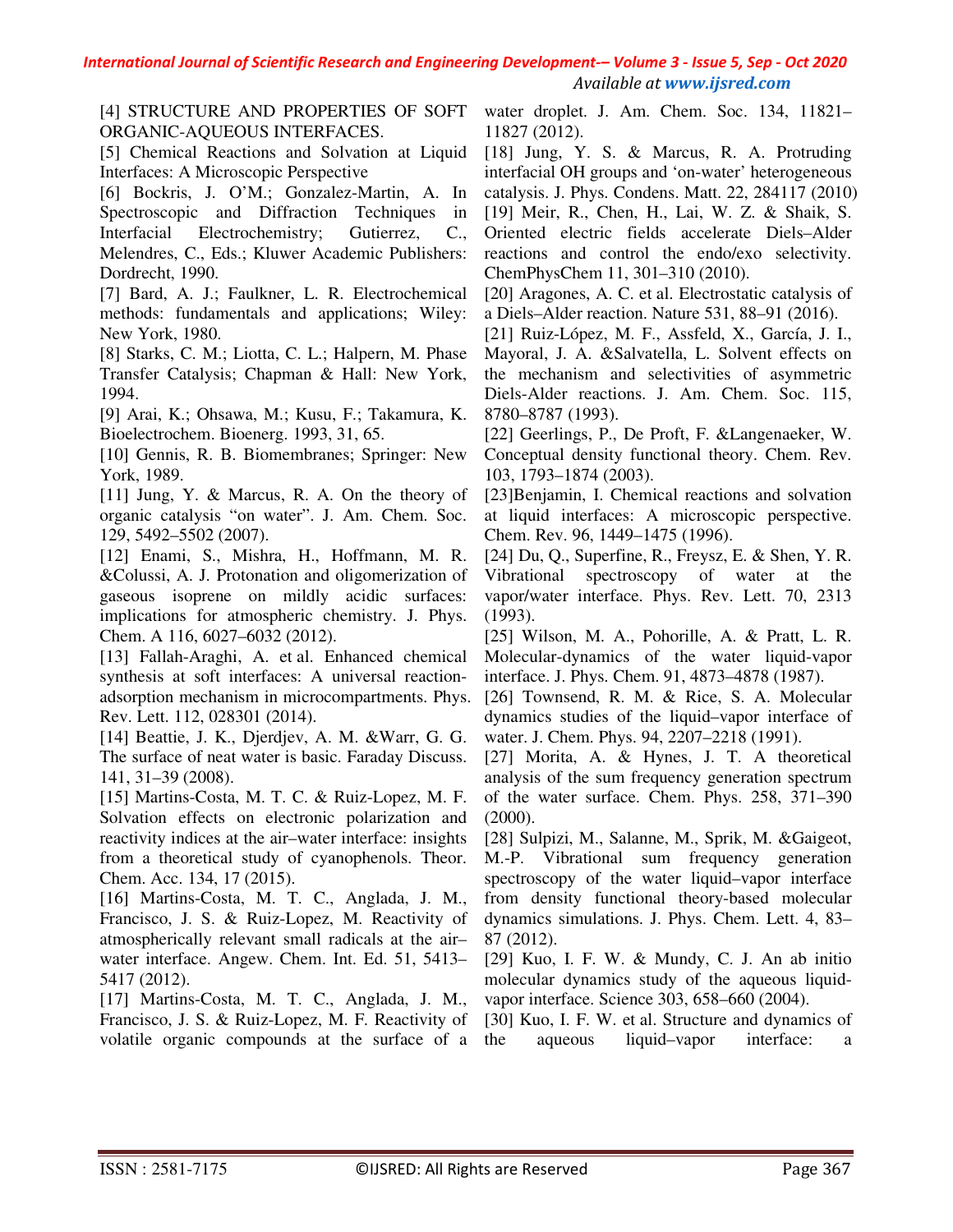comprehensive particle-based simulation study. J. Phys. Chem. B 110, 3738–3746 (2006).

[31] Verde, A. V., Bolhuis, P. G. &Campen, R. K. Statics and dynamics of free and hydrogen-bonded OH groups at the air/water interface. J. Phys. Chem. B 116, 9467–9481 (2012).

[32] Taylor, R. S., Dang, L. X. & Garrett, B. C. Molecular dynamics simulations of the liquid/vapor interface of SPC/E water. J. Phys. Chem. 100, 11720–11725 (1996).

[33] Shultz, M. J., Vu, T. H., Meyer, B. & Bisson, P. Water: A responsive small molecule. Acc. Chem. Res. 45, 15–22 (2012).

[34] Pezzotti, S., Galimberti, D. R. &Gaigeot, M.-P. 2D H-bond network as the topmost skin to the air– water interface. J. Phys. Chem. Lett. 8, 3133–3141 (2017).

[35] P. T. Anastas and J. C. Warner, Green Chemistry: Theory and Practice (Oxford University Press, Oxford, 2000).

[36] 3Q. Du, R. Superfine, E. Freysz, and Y. R. Shen, Phys. Rev. Lett. 70, 2313 (1993).

[37] Q. Du, E. Freysz, and Y. R. Shen, Science 264, 5160 (1994).

[38] L. F. Scatena, M. G. Brown, and G. L. Richmond, Science 292, 5518 (2001).

[39] C. D. Cappa, J. D. Smith, K. R. Wilson, and R. J. Saykally, J. Phys.: Condens. Matter 30, 205105 (2008).

[40] Z. Zhang, L. Piatkowski, H. J. Bakker, and M. Bonn, J. Chem. Phys. 135, 021101 (2011).

[41] P. A. Pieniazek, C. J. Tainter, and J. L. Skinner, J. Am. Chem. Soc. 133, 10360 (2011).

[42] S. Nihonyanagi, T. Ishiyama, T. k. Lee, S. Yamaguchi, M. Bonn, A. Morita, and T. Tahara, J. Am. Chem. Soc. 133, 16875 (2011).

[43]I. V. Stiopkin, C. Weeraman, P. A. Pieniazek, F. Y. Shalhout, J. L. Skinner, and A. V. Benderskii, Nature 474, 192 (2011).

[44] B. Torun, C. Kunze, C. Zhang, T. D. Kühne, and G. Grundmeier, Phys. Chem. Chem. Phys. 16, 7377 (2014).

[45] C. Lee, J. A. McCammon, and P. J. Rossky, J. Chem. Phys. 80, 4448 (1984).

[46] L. X. Dang and T.-M. Chang, J. Chem. Phys. 106, 8149 (1997).

[47] A. Morita and J. T. Hynes, Chem. Phys. 258, 371 (2000).

[48] I.-F. W. Kuo and C. J. Mundy, Science 303, 658 (2004).

[49] I.-F. W. Kuo, C. J. Mundy, B. L. Eggimann, M. J. McGrath, J. I. Siepmann, B. Chen, J. Vieceli, and

- D. J. Tobias, J. Phys. Chem. B 110, 3738 (2006).
- [50] C. D. Wick, I.-F. W. Kuo, C. J. Mundy, and L.

X. Dang, J. Chem. Theory Comput. 3, 2002 (2007). [51] B. M. Auer and J. L. Skinner, J. Phys. Chem. B 113, 4125 (2009).

[52] Y. Fan, L. Yang, P. S. Cremer, and Y. Q. Gao, J. Phys. Chem. B 113, 11672 (2009).

[53] T. D. Kühne, T. A. Pascal, E. Kaxiras, and Y. Jung, J. Phys. Chem. Lett. 2, 105 (2011).

[54] P. A. Pieniazek, C. J. Tainter, and J. L. Skinner, J. Chem. Phys. 135, 044701 (2011).

[55] M. D. Baer, C. J. Mundy, M. J. McGrath, I.-F.

W. Kuo, J. I. Siepmann, and D. J. Tobias, J. Chem. Phys. 135, 124712 (2011).

[56] M. Sulpizi, M. Salanne, M. Sprik, and M.-P. Gaigeot, J. Phys. Chem. Lett. 4, 83 (2013).

[57] C. Zhang, R. Z. Khaliullin, D. Bovi, L. Guidoni, and T. D. Kühne, J. Phys. Chem. Lett. 4, 3245 (2013).

[58] I. Benjamin, Chem. Rev. 96, 1445 (1996). 66D. Marx, Science 303, 5658 (2004)

[59] MA. Wiison, A. Pohoriffe and L.R. Pratt, J. Phys. Chem., 91 (1987) 4873.

[60] M. Matsumoto and Y. Kataoka, J. Chem. Phys., 88 (1988) 3233.

[61] R.A. Motakabbir and M.L. Berkowitz, Chem. Phys, Lett, 176 (1991) 61.

[62] P. Lime, J. Chem. Phys., 86 (1987) 4177.

[63] LL. Carpenter and W.J. Hehre, J. Phys. Chem., 94 (1990) 531.

[64] M.A. Wilson and A. Pohorilie, in preparation.

[65] L Benjamin, J. Chem. Phys., 97 (1992) 1432.

[66] Y.R. Shen, Annu. Rev. Phys. Chem., 40 (1989) 327.

[67] D. Chandler, J. Chem. Phys., 68 (1978) 2959.

D. Chandler, J. Stat. Phys., 42 (1986) 49. B.J. Berne,

M. Borkovec and J.E. Straub, J. Phys. Chem., 92

(1988) 3711. J.N. Onuchic and P.G. Wolynes, J. Phys. Chem., 92 (1988) 6495. J.G. Harris and F.H.

Stillinger, Chem. Phys., 149 (1990) 63.